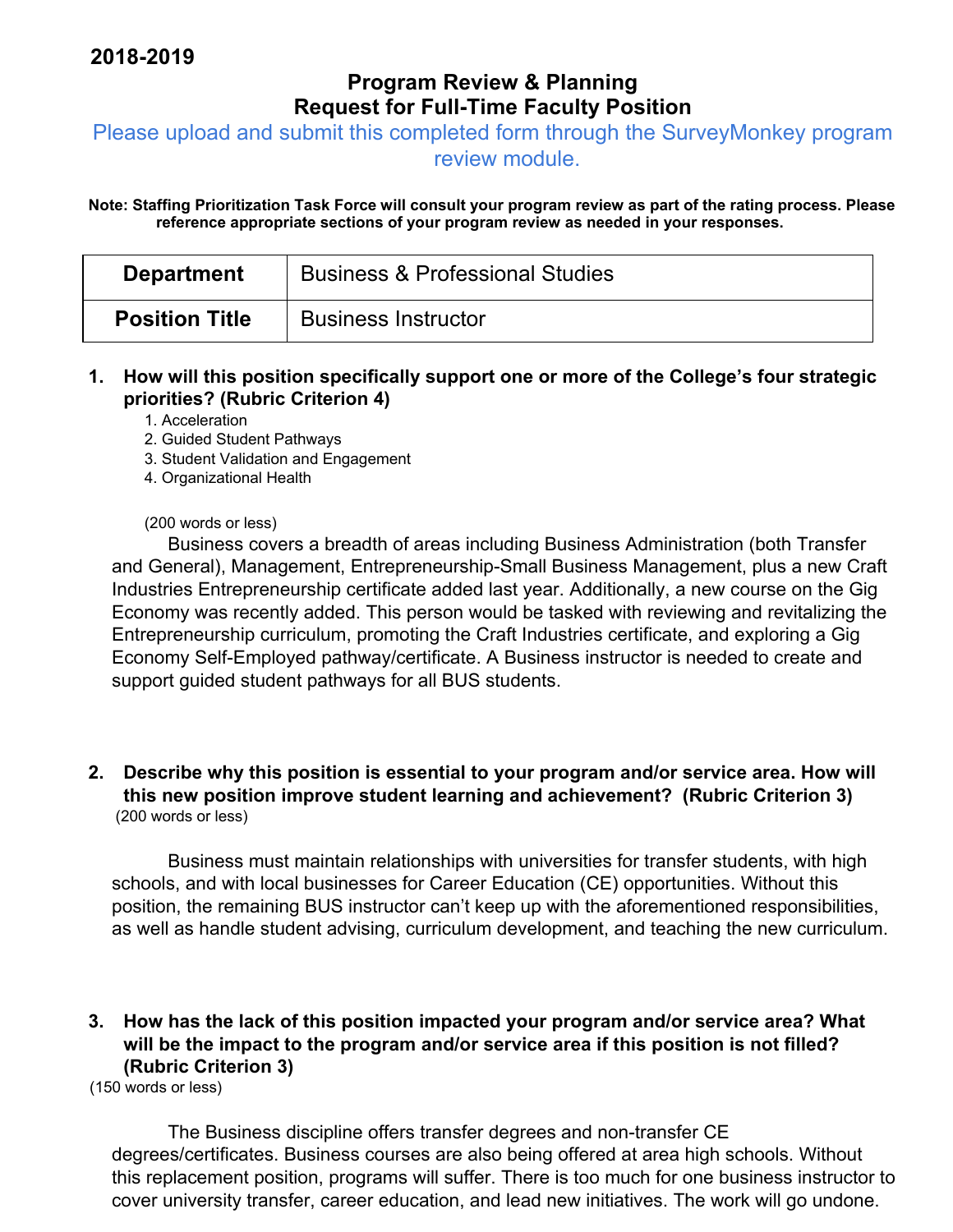The program has also noticed some gaps starting in the ethnicity/race data. There is work to be done among some ethnic groups. While the raw numbers are small, the percentages are low. In SP18 there were 7 African-American students enrolled in On-Campus with a success rate of 57%. In Online, this group had 28 enrolled with a success rate of 54%. Hybrid classes showed an even more marked situation with 6 enrolled but a success rate of 33%. It is difficult to know if these are ACCT students or BUS or both as the data is not disaggregated. However, BUS and ACCT each have only one FT faculty member. That means this is a situation that needs monitoring and remedied if it does not improve. There will be no one to do this at this point.

**4. Has there been or do you believe there will be an increase in demand for your programs and/or services? Please discuss supporting data from recent semesters. For example, enrollment trends, waitlist pressures, or wait time for appointments and support services as they apply to this position. (Rubric Criterion 2)** 

(150 words or less)

Business regularly has among the highest number of graduates each year. In the past five years, 302 BUS degrees and certificates have been awarded. Enrollments in BUS classes have held steady in the past five years (2012-2016). Fill rates average 86% during this period. For the past five years, WSCH/FTEF for BUS has averaged 544, which is above the college average of 466 for the same period. Class max of 50+ and wait lists are a regular occurrence in many of the BUS classes.

Overall, BUS/ACCT enrollments have shown a slight increase of 6% from FA13-SP18. There is also an uptick of 6% in the number of students in the Race/Ethnicity data with the largest gain of 2% coming among Hispanics. The department is particularly proud of the upward trend of transfer with degrees of 13% FA13-FA17 and 20% SP14 to SP18. This happened when there were two FT BUS and 1 FT faculty members writing curriculum, mentoring students, networking in industry and improving assessment.

The success and retention rates bear looking at. In SP18, on-campus enrollment in BUS/ACCT was 197 with 180 students retained and 154 successful. In FA17, 212 were enrolled in on-campus and 194 were retained of which 158 were successful.

Compare this to 100% online. In FA 17 the enrollment in BUS/ACCT was 508 of which 437 were retained and 358 of those were successful. SP18 is similar. There were 736 enrolled of which 645 were retained and 561 were successful.

There are a few hybrid classes offered. In FA17 123 were registered in BUS/ACCT of which 103 were retained and 91 were successful. In SP18, there were only 70 students enrolled in hybrid of which 55 were retained and 35 successful.

Overall, these programs of BUS/ACCT have average success rates in the 70% range.

**5. Is this a new position, replacement for a retirement or upcoming retirement, replacement for a tenure failure, replacement for internal promotion (faculty to administrator), or replacement for other circumstances? Please explain. (Rubric Criterion 3)**  (100 words or less)